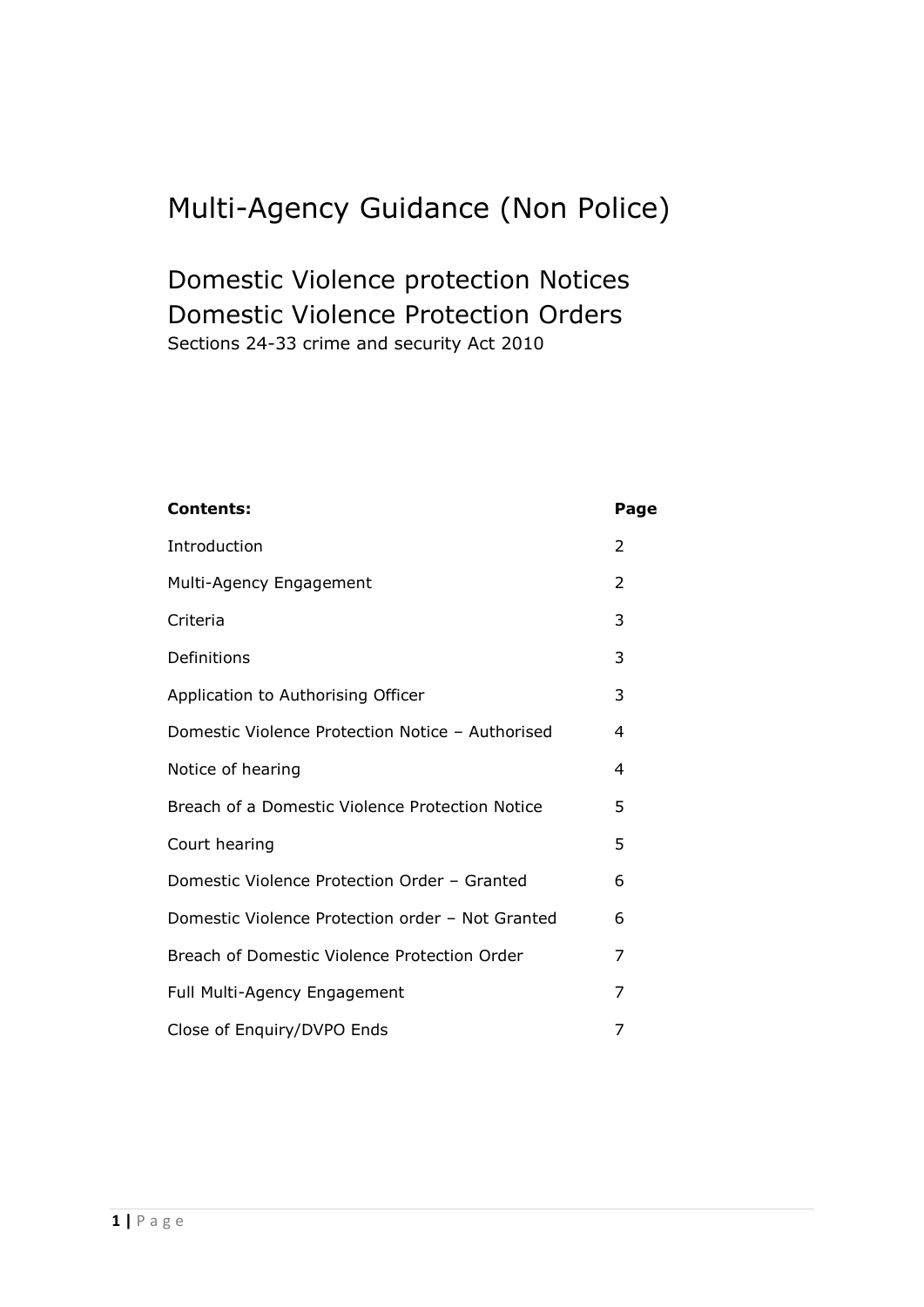## **Multi-Agency Guidance (Non Police)**

#### **Domestic Violence Protection Notices (DVPNs) Domestic Violence Protection Orders (DVPOs) (Sections 24-33 Crime and Security Act 2010)**

## **Introduction**

DVPNs and DVPOs were piloted in the policing areas of Greater Manchester, West Mercia and Wiltshire and are now being rolled out nationally. They will commence is Sussex 12 June 2014. A DVPO is a civil order which is heard in the Magistrates Court.

Prior to June 2014 there has been no readily available, consistent, affordable and timely access to civil court orders in the immediate aftermath of a domestic violence incident and therefore a gap existed between how the criminal justice system and civil law processes interacted to provide immediate safety and a seamless service to victims at on-going risk of violence.

Domestic Violence Protection Notices and Orders are aimed at perpetrators who present an on-going risk of violence to the victim and/or associated persons, with the objective of securing a co-ordinated approach across agencies for the protection of victims and the management of perpetrators. This process builds on existing procedures and bridges the previous protective gap, providing immediate emergency protection for the victim and allowing them the protected space to explore the options available to them and make informed decisions regarding their safety.

The DVPN / DVPO process does not aim to replace the Criminal Justice system in respect of charge and bail of a perpetrator**.** A DVPN will be issued in circumstances where no enforceable restrictions can be placed upon the perpetrator

Sussex Police will give consideration to identification and prosecution for substantive criminal offences. If CPS advice is to charge for a domestic violence/abuse related offence then a DVPN may not be necessary or proportionate where there is a remand in custody (RIC) or when strict bail conditions in place.

## **MULTI-AGENCY ENGAGEMENT**

Although the power to issue a DVPN and subsequent application for a DVPO lies with the police and ultimately the Criminal Justice Service (CJS), the success of any such process will be reliant on the partnership work with other agencies and organisations including those:

- That contribute to Multi-Agency Risk Assessment Conferences (MARACs)
- Service providers for Independent Domestic Violence Advocates (IDVAs)

Engagement of these agencies with the victim, at the earliest opportunity, is crucial to the success of the DVPN/ DVPO process.

In cases where non Police agencies become aware of an incident of domestic abuse the matter may be reported to Sussex Police as follows:

- An incident of domestic abuse that requires an urgent response contact 999
- An incident which is of concern, but not urgent, or where it appears a DVPN may assist, the relevant Adult Protection Team (APT) of Sussex Police should be contacted.

Sussex Police will consider will consider a DVPN as part of the investigative process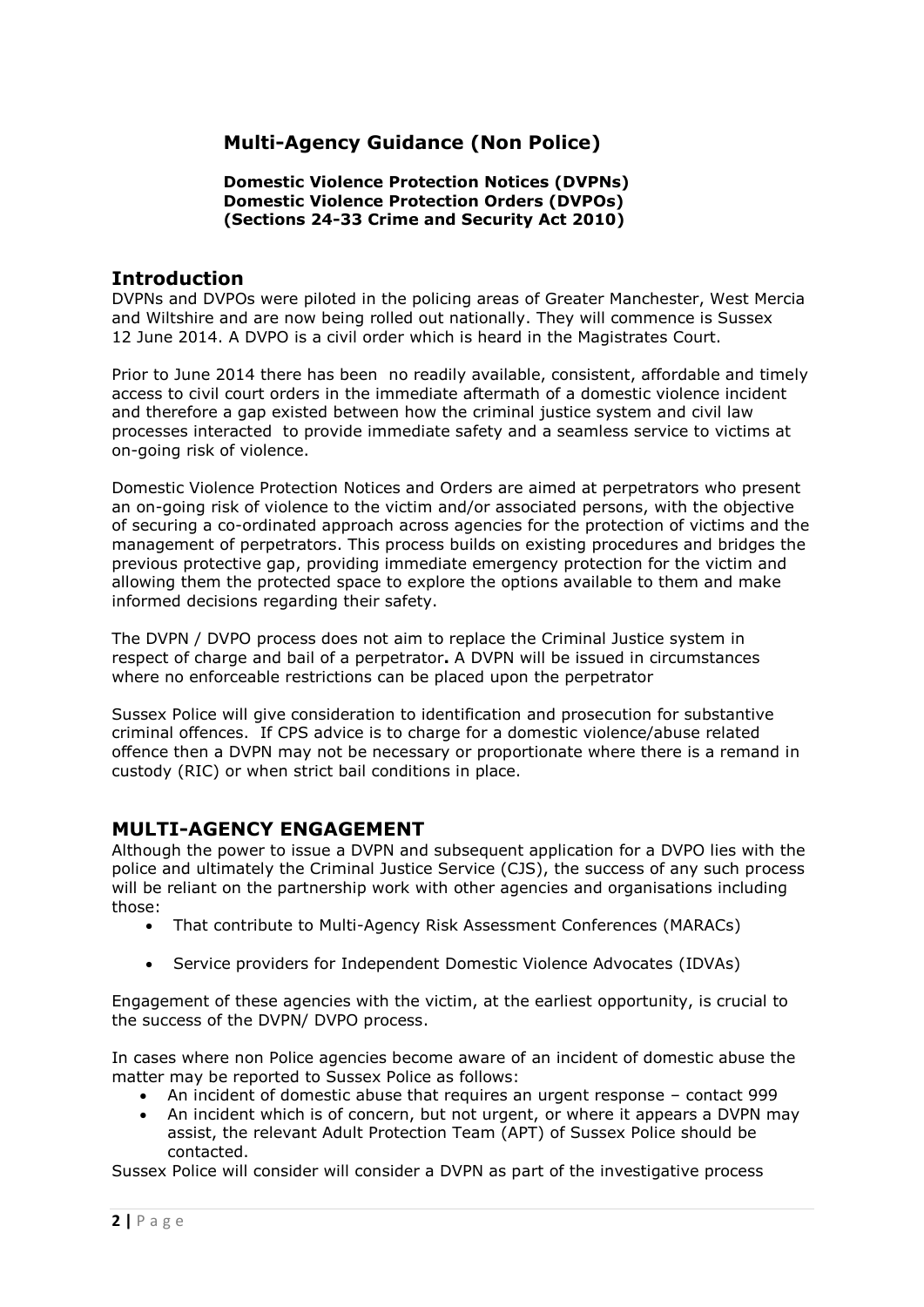## **Criteria**

- Alleged perpetrator is 18 + and
- Violence has been used or threatened on this occasion towards the victim and/or an associated person and
- A DVPN is necessary to protect the victim and/or associated person from the violence or threat of violence by the alleged perpetrator

## **Definitions**

**Victim (V) –** The person for whom the Notice or order is aimed at providing protection

**Alleged Perpetrator (P)** must be aged 18 +

**Authorising Officer (AO)** a member of Sussex Police not below the rank of Superintendent

**Associated Person (AP)** – an associated person means a person who is associated with the alleged perpetrator within the meaning of section 62 of the Family Law Act 1996. In summary this includes:

- they are married or have been married
- they are cohabitants or former cohabitants
- they live or have lived in the same household, otherwise than merely by reason of one of them being the other's employee, tenant, lodger or boarder
- they are relatives
- they have agreed to marry one another (whether or not that agreement has been terminated)
- in relation to any child, they are either a parent or have parental responsibility for a child.

This will also include civil partners, people who have entered into a civil partnership agreement and people who have or have had an intimate personal relationship with each other, which is or was of a significant duration.

## **Application to Authorising Officer (AO)**

- A DVPN can only be issued by a police officer of the rank of Superintendent or above.
- Although a DVPN / DVPO does not require the consent of the victim, all evidence /information available at the time will support the subsequent consideration by the Superintendent and also the Magistrate's Court.
- In all domestic abuse cases Sussex Police should consider all the circumstances as a whole including previous calls to the address, the presence and welfare of children, other witness accounts and any other available intelligence held by other agencies. It is imperative to the success of the DVPN / DVPO process that this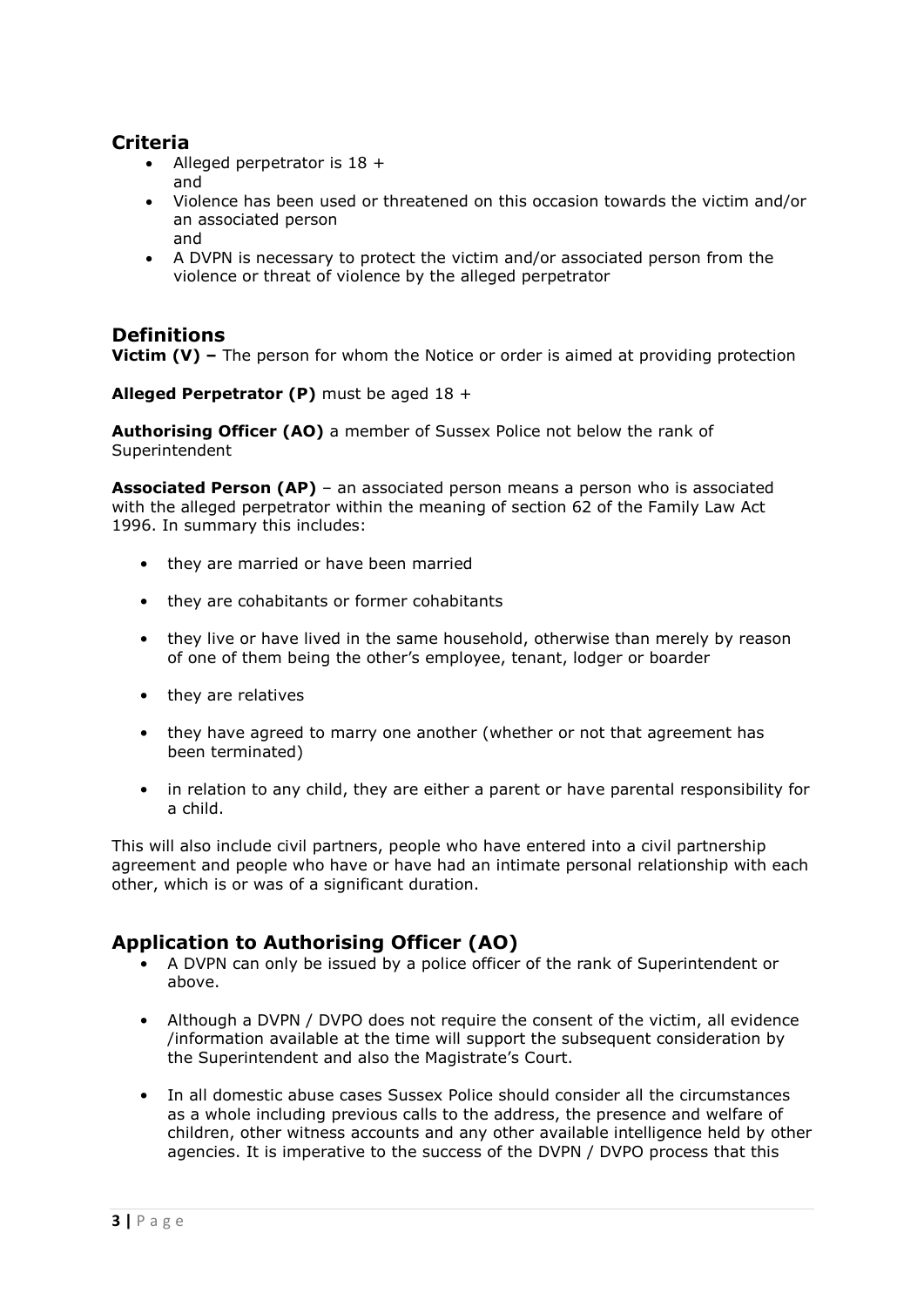investigation is conducted at the earliest opportunity as it will form part of the information given to the AO.

- In the context of this guidance, a child is any person under the age of 18 years. Sussex Police have a duty to safeguard and promote the welfare of children when exercising their functions; in all investigations the principle that the welfare of the child is paramount should be observed.
- The presence of children is particularly important as the AO must consider the welfare of any person under the age of 18 whose interests the officer considers relevant to the issuing of the DVPN (whether or not that person is an AP)
- Nothing should alter the existing arrangements for risk identification (DASH). A DASH risk assessment should form part of the information that is provided to the Superintendent upon seeking approval for the issue of a DVPN.
- Nothing regarding the implementation should change the process of referrals to MARAC.

## **Domestic Violence Protection Notice (DVPN) – Authorised**

A DVPN is the initial notice of immediate emergency protection that is issued by Sussex Police.

The DVPN will include:

- The grounds on which it has been issued
- That a constable may arrest P without warrant if the constable has reasonable grounds for believing that P is in breach of the DVPN
- That an application for a domestic violence protection order under section 27 will be heard within 48 hours of the time of service of the DVPN and a notice of the hearing will be given to P, The Notice of the Hearing will act as the summons for this purpose and given to P under section 27(5) of the Crime and Security Act 2010
- That the DVPN continues in effect until that application has been determined
- The provision that a magistrates' court may include in a DVPO

A DVPN must be in writing and must be served on P personally by a constable, on serving P with a DVPN, the constable must ask P for an address for the purposes of being given the notice of the hearing of the application for the DVPO.

## **Notice of the Hearing**

The Notice of the Hearing acts as a summons, for the purposes of the application, for the DVPO to be heard at Magistrates Court, within 48 hours of the DVPN being served (excluding Sundays and Bank Holidays). This is a requirement of Section 27 (5) Crime and Security Act 2010. The Notice of the Hearing must be given to 'P' in all cases and is separate to the DVPN.

During the period of the DVPN (up to 48 hours) Sussex Police and the IDVA Service will liaise and carry out the following: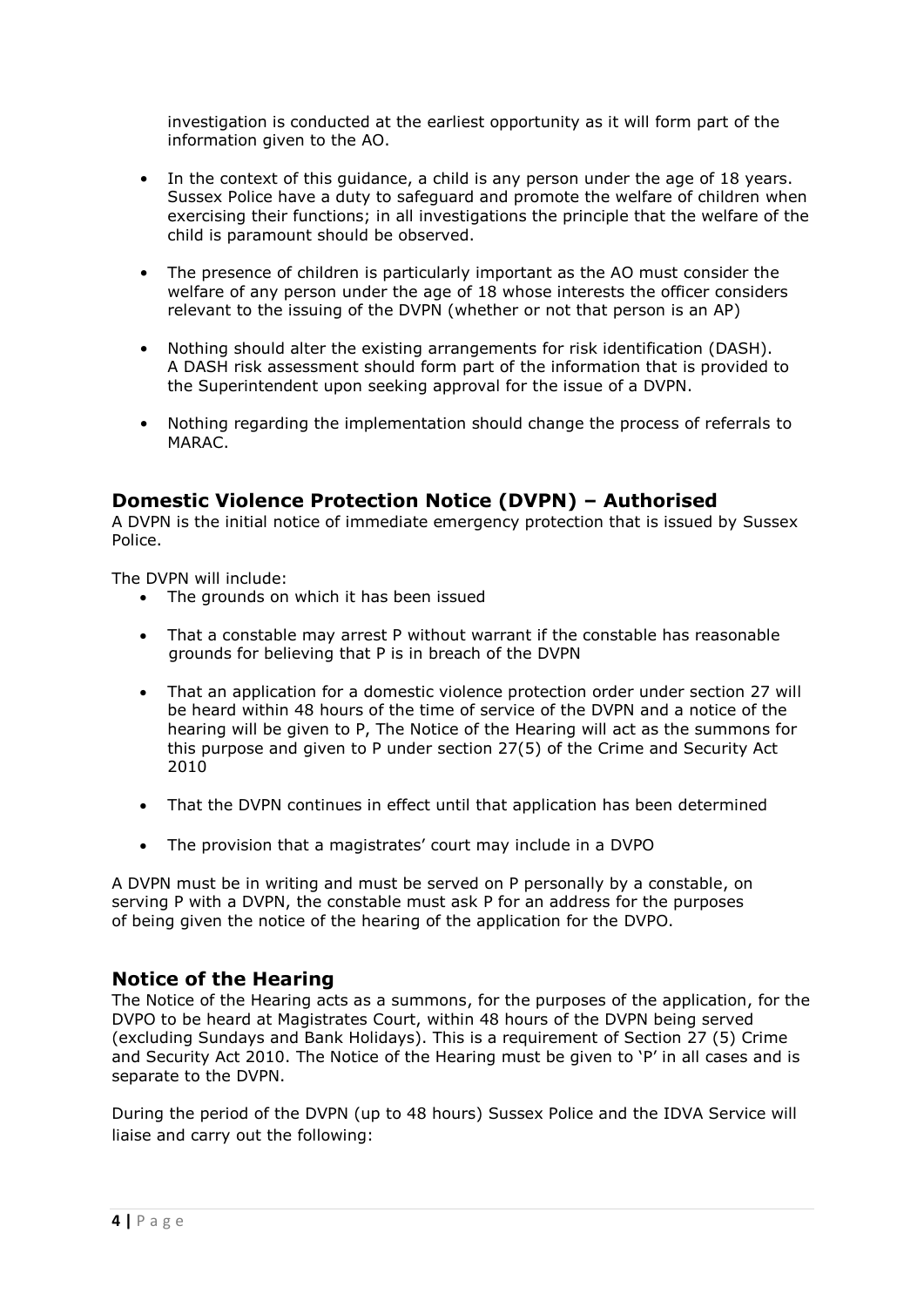#### **Sussex Police**

- o Supply "P" with DVPN/O explanatory leaflet
- o Notify victim of notice
- $\circ$  Provide victim and or associated persons with DVPN/O explanatory leaflet
- o Provide victim with basic safety advice
- o Provide victim and or associated persons with IDVA service contact details
- o Provide IDVA service with Safe contact details for "V" and/or "AP"
- o Provide IDVA service with completed DASH for "V" and/or "AP"
- o APT will send copies of the DVPN to:
	- IDVA Service/DV specialist service (as agreed in local area)
	- Children's Social Care (where applicable
	- Adult's Social Care (where applicable
	- **•** Probation
	- **Housing Department of Local Authority**
- o Place relevant markers on police systems

#### **IDVA Service**

- o Make contact with victim and/or associated persons (ideally before date/time of court hearing)
- o Establish if victim is supportive of the DVPN/O
- o Establish victims intentions relating to court

### **Breach of a DVPN**

A constable may arrest 'P' without warrant if the constable has reasonable grounds for believing that 'P' is in breach of the DVPN. This will only provide a power of arrest and a duty to remand in custody to enable 'P' to be brought before the Magistrates Court which will hear the application for the DVPO within 24 hours from the time of arrest.

## **Court Hearing**

At the time of the court hearing Sussex Police will liaise with the IDVA Service and carry out the following:

#### **Sussex Police**

- o Complete history marker on STORM ( this will should already be in place from DVPN)
- o Complete flag on perpetrator on NICHE
- o Complete PNC information marker
- o Agree lead for victim, this will usually be:
	- IDVA Service where victim has been successfully engaged
	- Sussex Police where victim is not engaged

#### **IDVA Service**

- $\circ$  Attend court where possible cases will be heard in Brighton & Crawley Remand Courts
- o Support victim around court process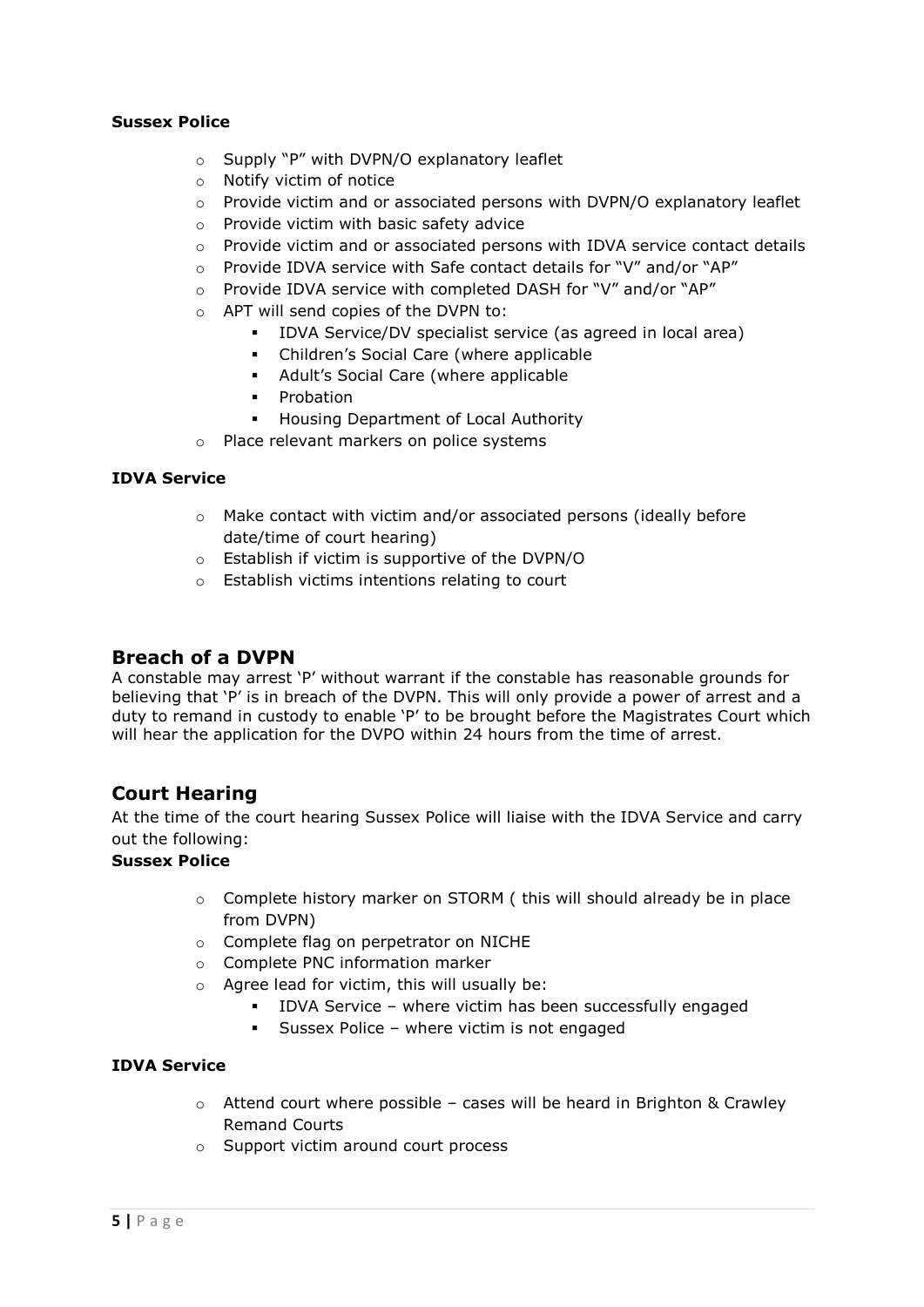- $\circ$  Complete safety plan with victim where victims is engaged, reporting to Sussex Police APT in cases where risk is increased.
- o Arrange on-going contact with victim
- o

## **Domestic Violence Protection Order (DVPO) – Granted**

A DVPO is an order made by the Magistrates' Court after a DVPN has been issued. The protective conditions available to the Magistrates' Court are the same as those available to the AO.

A DVPO may be in force for between 14-28 days, beginning on the date it is made by the Magistrates' Court.

Sussex Police will

- Inform the victim that a DVPO has been granted
- Send a copy of the order to the following agencies:
	- o IDVA Service
	- o Children's' Social care (where applicable)
	- o Adult's Social Care (where applicable)
	- o Probation
	- o Housing Department of relevant Local Authority

During this 14 – 28 day period Sussex Police and IDVA Service will liaise regularly and have a regular contact point on a weekly basis to:

- Review and confirm lead agency/person for victim
- Review the combined safety plan
- Review the exit strategy
- The lead agency will hold the master copy of the combined safety plan

## **Domestic Violence Protection order – Not Granted**

If the decision is made by the Magistrate's Court **NOT** to grant a DVPO, the DVPN will cease to be in effect. It is imperative that the following action is taken by Sussex Police as soon as practicable:

- The victim must be informed of the fact that a DVPO has not been granted and that the prohibitions contained within the DVPN no longer apply
- The following agencies must be informed
	- o IDVA Service
	- o Children's' Social care (where applicable)
	- o Adult's Social Care (where applicable)
	- o Any other agencies that have been identified as relevant
- The risk assessment must now be re-assessed and appropriate action taken
- DVPN removed from Police National Computer (PNC)